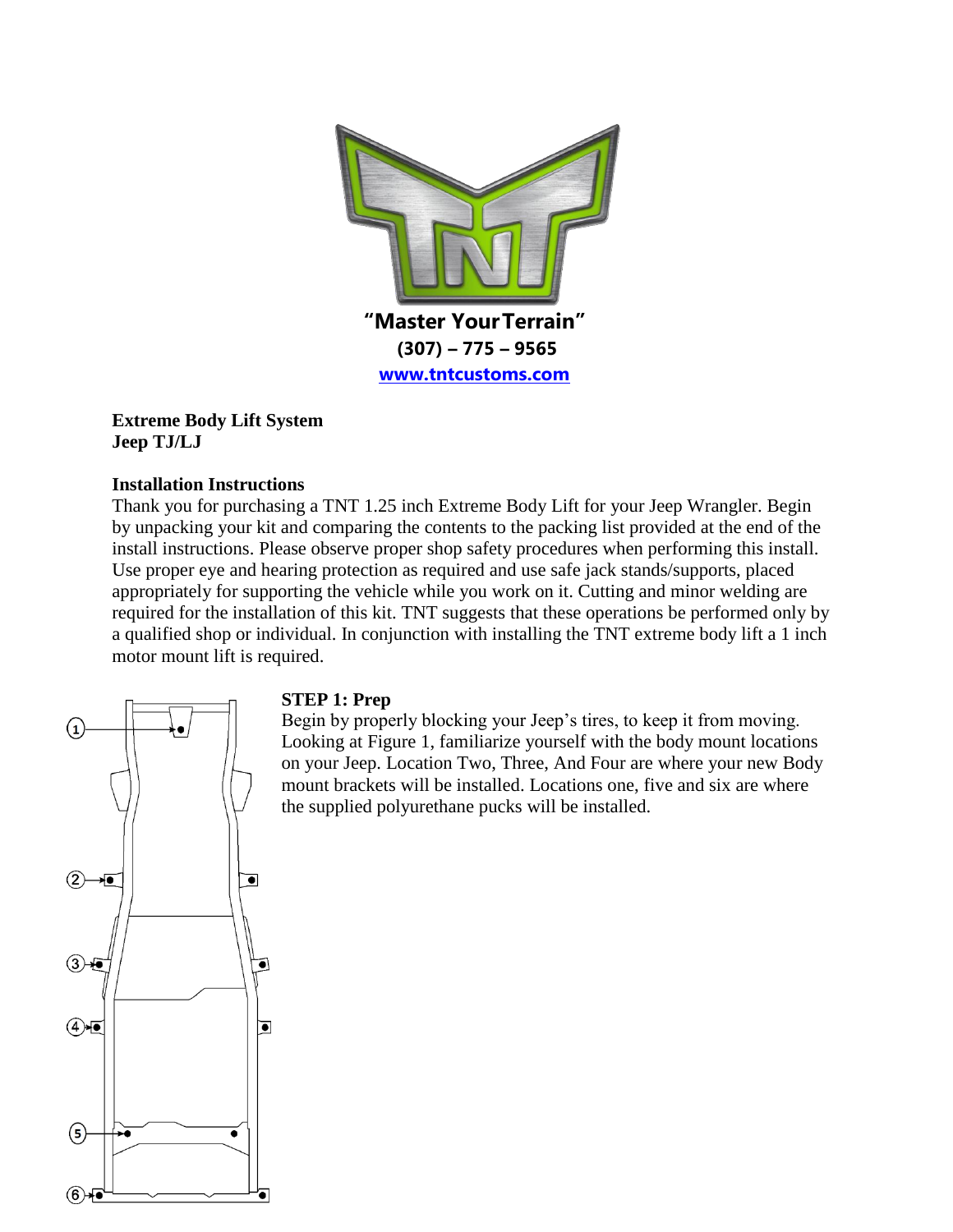# **Figure 1**

### **STEP 2: Body Mount Puck Install**

Locate all eleven body mount bolts on vehicle. The locations of each body mount are shown in Figure one above. Loosen each body mount bolt, but DO NOT REMOVE until instructed. Remove the bolt from body mount 1 located beneath the grill along with the 2 rubber grill stands, located on each side of the body mount. Remove all the bolts on the diver side of the Jeep Position a hydraulic jack between body mounts Three and Four on the driver's side of the Jeep. Place a sturdy wooden block between the hydraulic jack pad and channel portion of vehicle body for protection. Carefully raise the vehicle body just enough to insert the 1.25" Body Pucks in body mount locations **one**, **five** and **six** on the driver side as shown in Figure 2. Reinstall the rubber grill stand on the driver side. Reinstall the bolts in Body mount location one, five and six, but leave the bolts loose. and repeat step 2 on the passenger side.

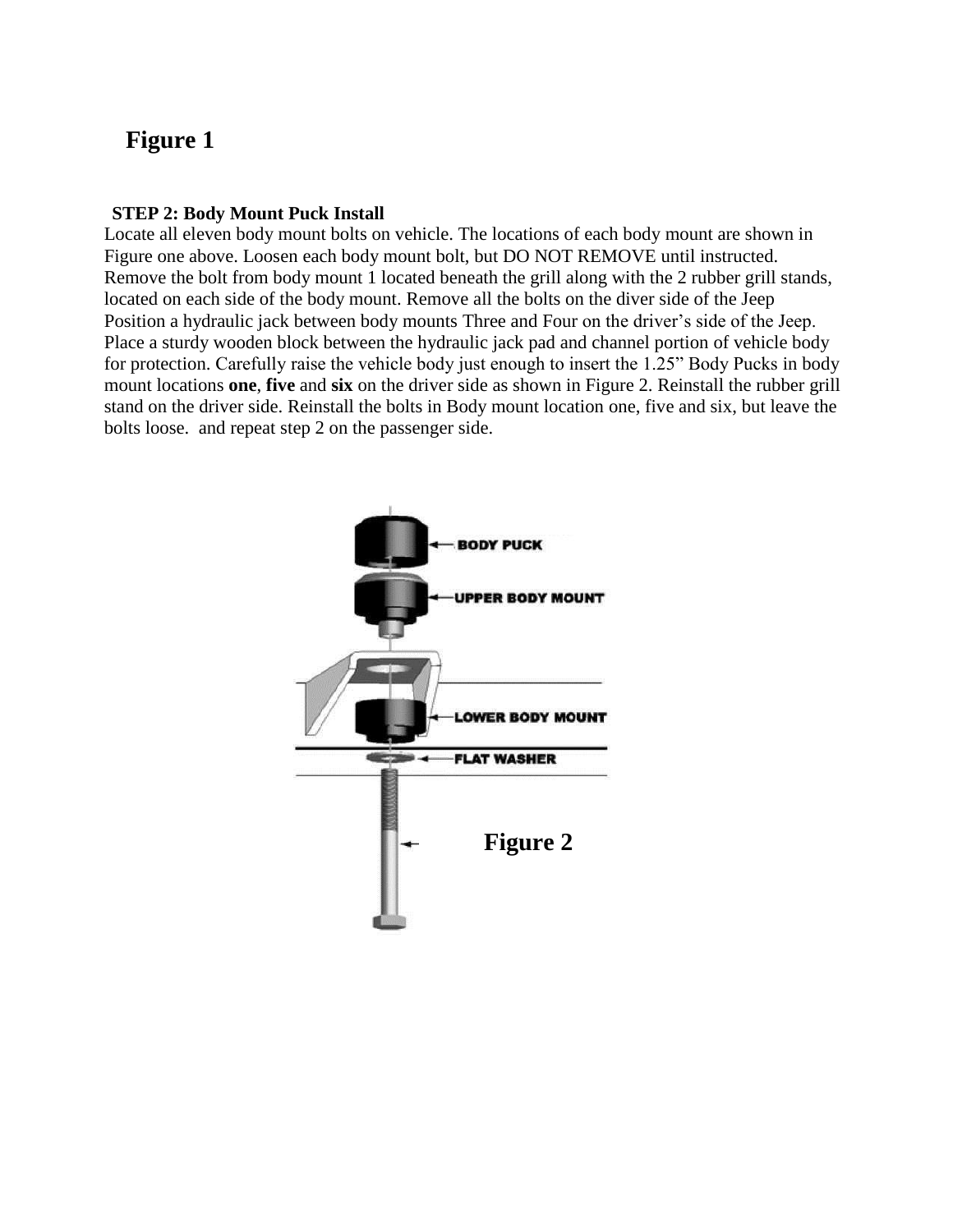#### **STEP 3: Body Mount Bracket Install**

Starting with body mount location 3 on the driver side, remove the factory body mount bracket from the frame and grind the frame smooth. The body mount brackets are different for each location. Figure 3 shows which Bracket is used for each Location. Install the bracket for location 3 using the factory body mount bushing and bolt to properly align the bracket. Before tacking in place, verify the bracket is level and tight to the frame. TNT suggests multiple heavy tacks on each bracket.



# **Figure 3**

#### **STEP 4: final assembly**

Repeat **Step 3** for location 2 and 4 on the driver side and 2, 3 and 4 on the passenger side. Once all mounts are tacked into place, fully weld each mount to the frame. Reinstall and body mount bushing in location 2, 3, and 4 as shown in figure 4. Add a small amount of anti-seize to all 11 body mount bolts and tighten to factory torque spec.



**Figure 4**